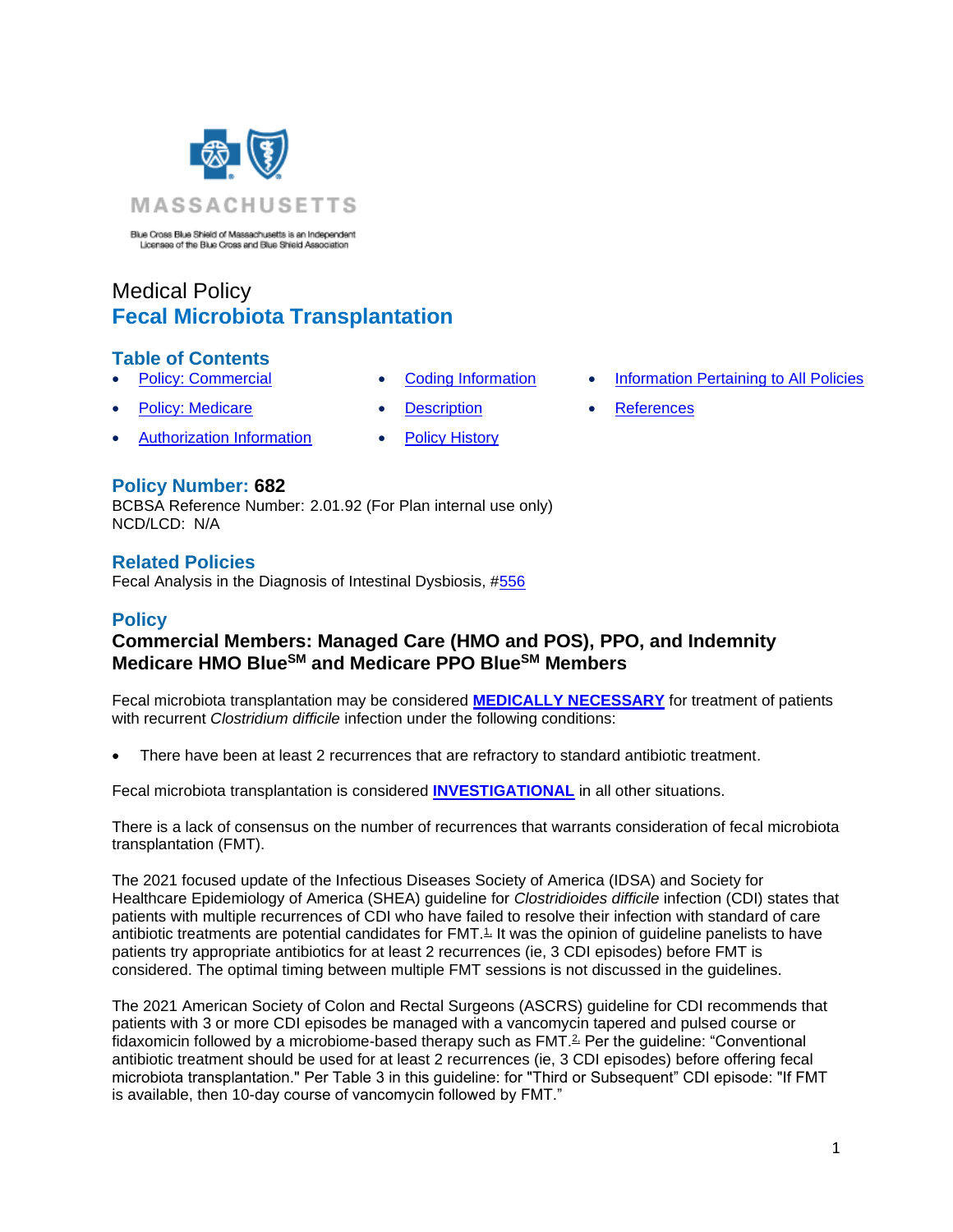The 2021 American College of Gastroenterology (ACG) guideline for CDI recommends FMT for patients experiencing their second or further recurrence of CDI (ie, third or later CDI episode) to prevent further recurrences.<sup>3</sup> This guideline also specifically recommends a repeat FMT for patients experiencing a recurrence of CDI within 8 weeks of an initial FMT session.

Per the 2017 IDSA/SHEA guideline, a recurrent case occurs within 2 to 8 weeks of the incident case and requires both clinical plus laboratory evidence of disease for diagnosis; the 2021 IDSA/SHEA guideline does not provide an update to this definition. The 2021 guidelines from the ASCRS and ACG define a recurrent case as one occurring within 8 weeks after the completion of a course of CDI therapy and requiring both clinical plus laboratory evidence of disease for diagnosis. $2.3$ ,

Due to the potential for serious adverse reactions with FMT, the U.S. Food and Drug Administration (FDA) has determined that the following protections are needed for use of FMT:

- Donor screening with questions that specifically address risk factors for colonization with multi-drug resistant organisms (MDROs), and exclusion of individuals at higher risk of colonization with MDROs.
- MDRO testing of donor stool and exclusion of stool that tests positive for MDRO. FDA scientists have determined the specific MDRO testing and frequency that should be implemented.
- Consent for the use of FMT is obtained from the patient or a legally authorized representative in accordance with FDA guidance.<sup>4</sup>

# <span id="page-1-1"></span>**Prior Authorization Information**

#### **Inpatient**

• For services described in this policy, precertification/preauthorization **IS REQUIRED** for all products if the procedure is performed **inpatient**.

**Outpatient**

• For services described in this policy, see below for products where prior authorization **might be required** if the procedure is performed **outpatient**.

|                                              | <b>Outpatient</b>                            |
|----------------------------------------------|----------------------------------------------|
| <b>Commercial Managed Care (HMO and POS)</b> | Prior authorization is not required.         |
| <b>Commercial PPO and Indemnity</b>          | Prior authorization is not required.         |
| Medicare HMO BlueSM                          | Prior authorization is not required.         |
| Medicare PPO BlueSM                          | Prior authorization is <b>not required</b> . |

# <span id="page-1-0"></span>**CPT Codes / HCPCS Codes / ICD Codes**

*Inclusion or exclusion of a code does not constitute or imply member coverage or provider reimbursement. Please refer to the member's contract benefits in effect at the time of service to determine coverage or non-coverage as it applies to an individual member.* 

*Providers should report all services using the most up-to-date industry-standard procedure, revenue, and diagnosis codes, including modifiers where applicable.*

*The following codes are included below for informational purposes only; this is not an all-inclusive list.*

**The above medical necessity criteria MUST be met for the following codes to be covered for Commercial Members: Managed Care (HMO and POS), PPO, Indemnity, Medicare HMO Blue and Medicare PPO Blue:**

### **CPT Codes**

| CPT codes: | <b>Code Description</b>                                                         |
|------------|---------------------------------------------------------------------------------|
|            | Preparation of fecal microbiota for instillation, including assessment of donor |
| 44705      | specimen                                                                        |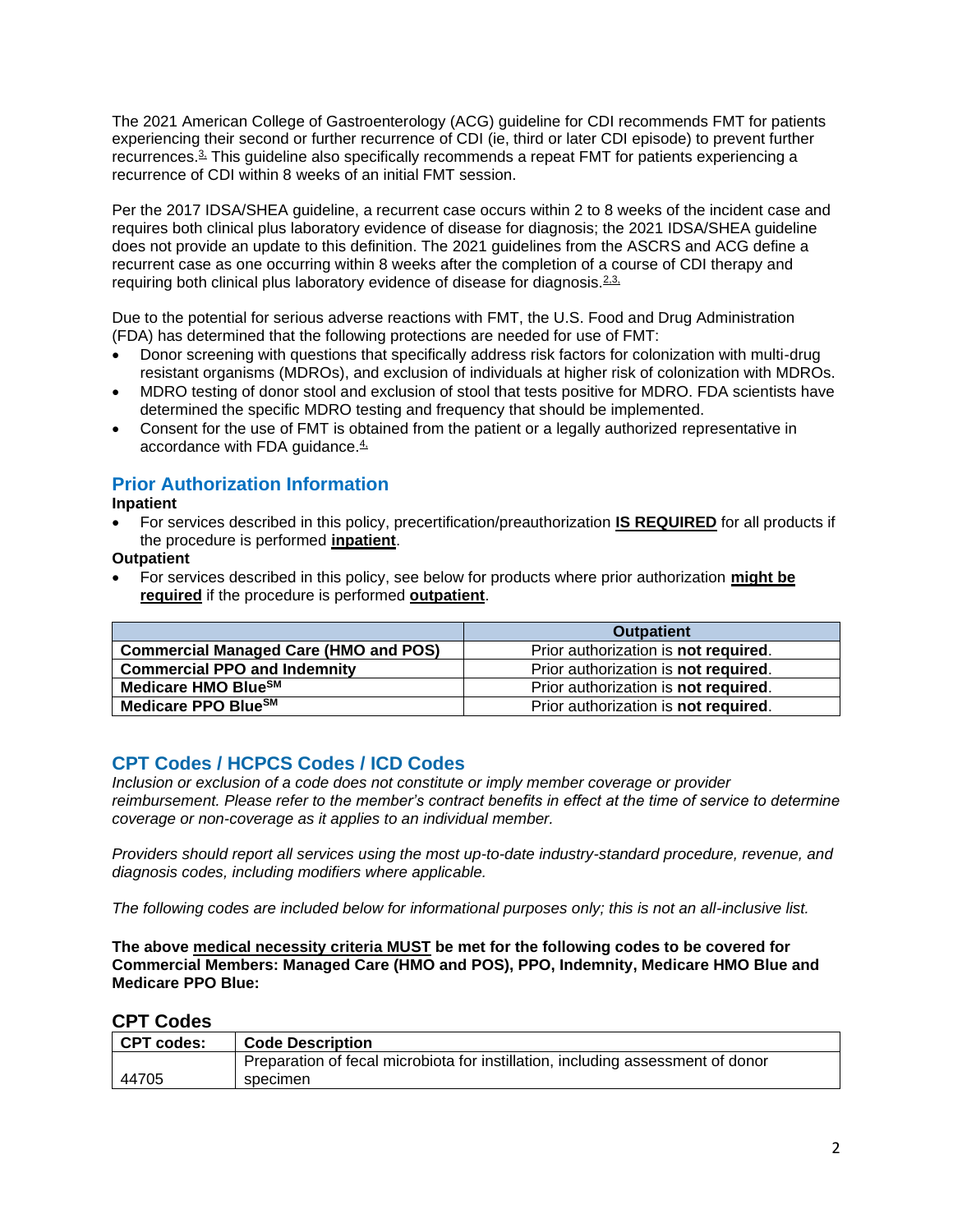### **HCPCS Codes**

| <b>HCPCS</b> |                                                                                       |
|--------------|---------------------------------------------------------------------------------------|
| codes:       | <b>Code Description</b>                                                               |
|              | Preparation with instillation of fecal microbiota by any method, including assessment |
| G0455        | of donor specimen                                                                     |

**The following ICD Diagnosis Codes are considered medically necessary when submitted with the CPT and HCPCS codes above if medical necessity criteria are met:**

### **ICD-10 Diagnosis Codes**

| <b>ICD-10 CM</b><br>diagnosis<br>codes: | <b>Code Description</b>                                                |
|-----------------------------------------|------------------------------------------------------------------------|
| A04.71                                  | Enterocolitis due to Clostridium difficile, recurrent                  |
| A04.72                                  | Enterocolitis due to Clostridium difficile, not specified as recurrent |

### <span id="page-2-0"></span>**DESCRIPTION**

#### **Fecal Microbiota**

Fecal microbiota transplantation (FMT), also called donor feces infusion, intestinal microbiota transplantation, and fecal bacteriotherapy involves the duodenal infusion of intestinal microorganisms via the transfer of stool from a healthy individual into a diseased individual to restore normal intestinal flora. The stool can be infused as a liquid suspension into a patient's upper gastrointestinal tract through a nasogastric tube or gastroscopy, into the colon through a colonoscope or rectal catheter, or administered orally via capsules (ie, encapsulated FMT).

The goal of FMT is to replace damaged and/or disordered native microbiota with a stable community of donor microorganisms. The treatment is based on the premise that an imbalance in the community of microorganisms residing in the gastrointestinal tract (i.e., dysbiosis) is associated with specific disease states, including susceptibility to infection.

The human microbiota, defined as the aggregate of microorganisms (bacteria, fungi, archaea) on and in the human body, is believed to consist of approximately 10 to 100 trillion cells, approximately 10 times the number of human cells. Most human microbes reside in the intestinal tract, and most of these are bacteria. In its healthy state, intestinal microbiota performs a variety of useful functions including aiding in the digestion of carbohydrates, mediating the synthesis of certain vitamins, repressing the growth of pathogenic microbes, and stimulating the lymphoid tissue to produce antibodies to pathogens.

#### **Applications**

#### *Clostridioides difficile* **Infection**

To date, the major potential clinical application of FMT is in the treatment

of *Clostridioides difficile* infection (CDI). Infection of the colon with *C. difficile* is a major cause of colitis and can cause life-threatening conditions including colonic perforation and toxic megacolon. *C.difficile* occurs naturally in the intestinal flora. According to the 2019 Centers for Disease Control and Prevention (CDC) report, *Antibiotic Resistance Threats in the United States,* CDI continues to be an urgent threat.<sup>6</sup> In 2017, there were an estimated 223,900 cases of CDI in hospitalized patients and an estimated 12,900 CDI-associated deaths. Interestingly, the overall number of cases of healthcareassociated CDI cases has been trending down since 2012 when the number of cases was estimated at 251,400.

It is unclear what causes *C. difficile* overgrowth, but disruption of the normal colonic flora and colonization by *C. difficile* are major components. Disruption of the normal colonic flora occurs most commonly following the administration of oral, parenteral, or topical antibiotics. Standard treatment for CDI is antibiotic therapy. However, symptoms recur in up to 35% of patients, and up to 65% of patients with recurrences develop a chronic recurrent pattern of CDI.<sup>7</sup>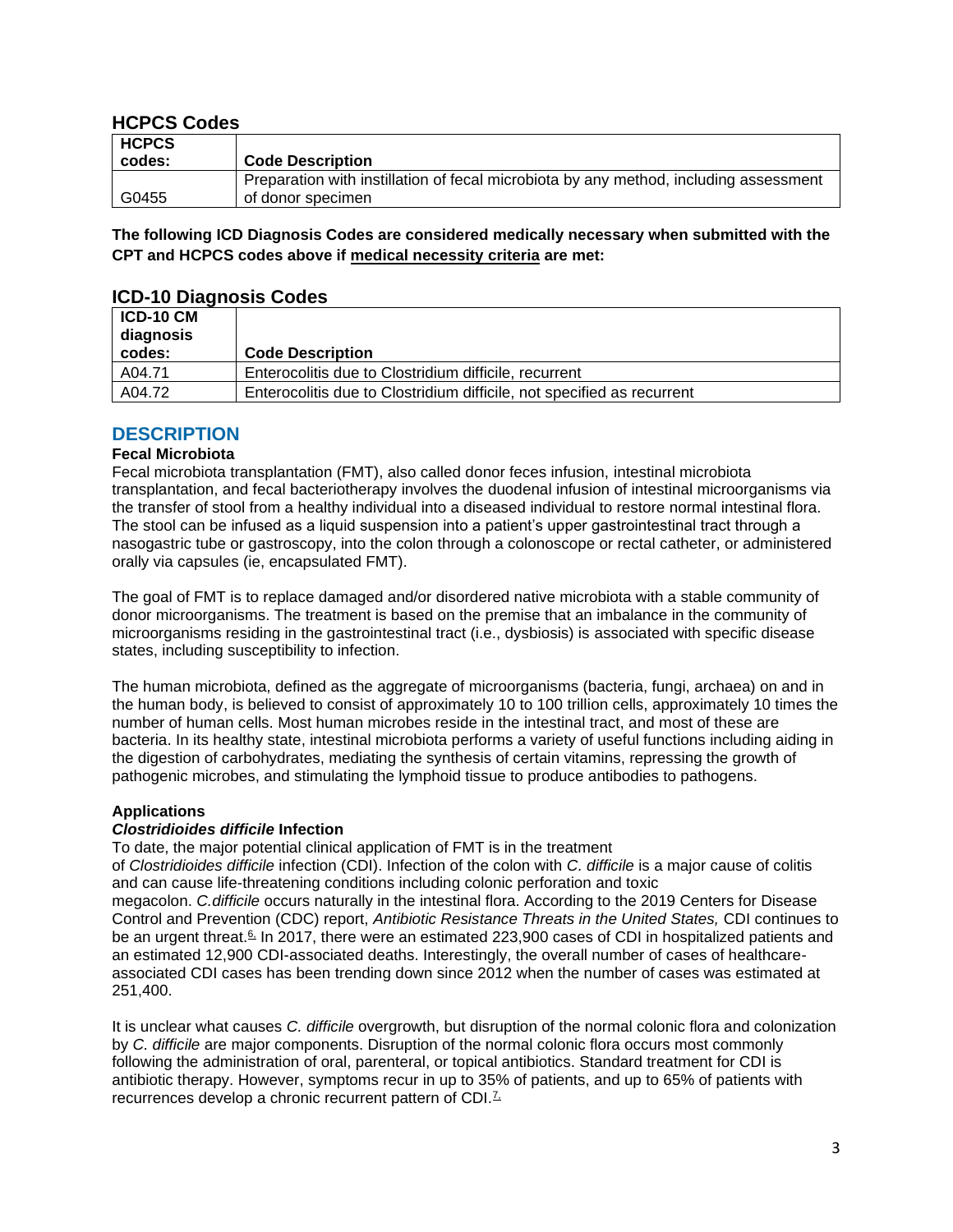#### **Other Applications**

Other potential uses of FMT include the treatment of conditions in which altered colonic flora may play a role: inflammatory bowel disease, irritable bowel syndrome, idiopathic constipation, and nongastrointestinal diseases such as multiple sclerosis, obesity, autism, and chronic fatigue syndrome. However, for these conditions, the contribution of alterations in colonic flora to the disorder is uncertain or controversial.

There is interest in alternatives to human feces that might have the same beneficial effects on intestinal microbiota without the risks of disease transmission. In a proof of principle study, Petrof et al (2013) evaluated a synthetic stool product in 2 patients with recurrent CDI. $\frac{8}{5}$  The product is made from 33 bacterial isolates developed from culturing stool from a healthy donor.

#### **Summary**

Fecal microbiota transplantation (FMT) involves the administration of intestinal microorganisms via the transfer of stool from a healthy person into a diseased patient, with the intent of restoring normal intestinal flora. Fecal transplant is proposed for treatment-refractory *Clostridioides* (formerly *Clostridium) difficile* infection (CDI) and other conditions, including inflammatory bowel disease (IBD), irritable bowel syndrome (IBS), pouchitis, constipation, multi-drug resistant organism (MDRO) infection, or metabolic syndrome.

#### **Summary of Evidence**

For individuals who have recurrent CDI refractory to antibiotic therapy who receive FMT, the evidence includes systematic reviews with meta-analyses and observational studies. Relevant outcomes are symptoms, change in disease status, and treatment-related morbidity. Meta-analyses have found that FMT is more effective than standard treatment or placebo for patients with recurrent CDI. A long-term prospective study found that FMT for recurrent or refractory CDI appears to be durable at 4 to 8 years following treatment, even for patients who had subsequently received non-CDI antibiotic therapy. A metaanalysis comparing several routes of FMT delivery for the treatment of recurrent CDI found that cure rates were significantly higher with colonoscopy or oral capsules versus nasogastric tube or enema, while colonoscopy and capsules were equally effective. Similar success rates have been demonstrated with FMT using fresh versus frozen feces. Conversely, data regarding the superiority of FMT using donor versus autologous feces are conflicting. Few treatment-related adverse events have been reported. The evidence is sufficient to determine that the technology results in an improvement in the net health outcome.

For individuals who have IBD who receive FMT, the evidence includes systematic reviews and randomized controlled trials (RCTs). Relevant outcomes are symptoms, change in disease status, and treatment-related morbidity. Two systematic reviews with meta-analysis concluded that FMT had shown promise in treating patients with ulcerative colitis (UC), but 1 meta-analysis recommended caution about using FMT to treat patients with Crohn disease (CD). A 48-week RCT in patients with UC in clinical remission after prior FMTs found conflicting results for remission outcomes with additional courses of FMT. This current evidence is not sufficient to permit conclusions on the efficacy of FMT for UC. Another RCT in patients with recurrent active UC found a median remission time of 24 months in both FMT and standard of care treatment groups. Additionally, questions remain about the optimal route of administration, donor characteristics, and the number of transplants. A small RCT in patients with CD failed to find a difference in the achievement of remission with FMT versus placebo. The evidence is insufficient to determine that the technology results in an improvement in the net health outcome.

For individuals who have IBS who receive FMT, the evidence includes a systematic review and RCTs. Relevant outcomes are symptoms, change in disease status, and treatment-related morbidity. The systematic review with meta-analysis reviewed 5 RCTs and reported mixed outcomes for FMT in patients with IBS. When all studies were pooled, no net benefit was found for active FMT. In a pooled analysis of 3 RCTs utilizing autologous FMT as a placebo, patients were less likely to experience an improvement in IBS symptoms with donor FMT (ie, active treatment). Two additional RCTs published after the metaanalysis also utilized autologous FMT as a placebo, and did not find a significant reduction in symptoms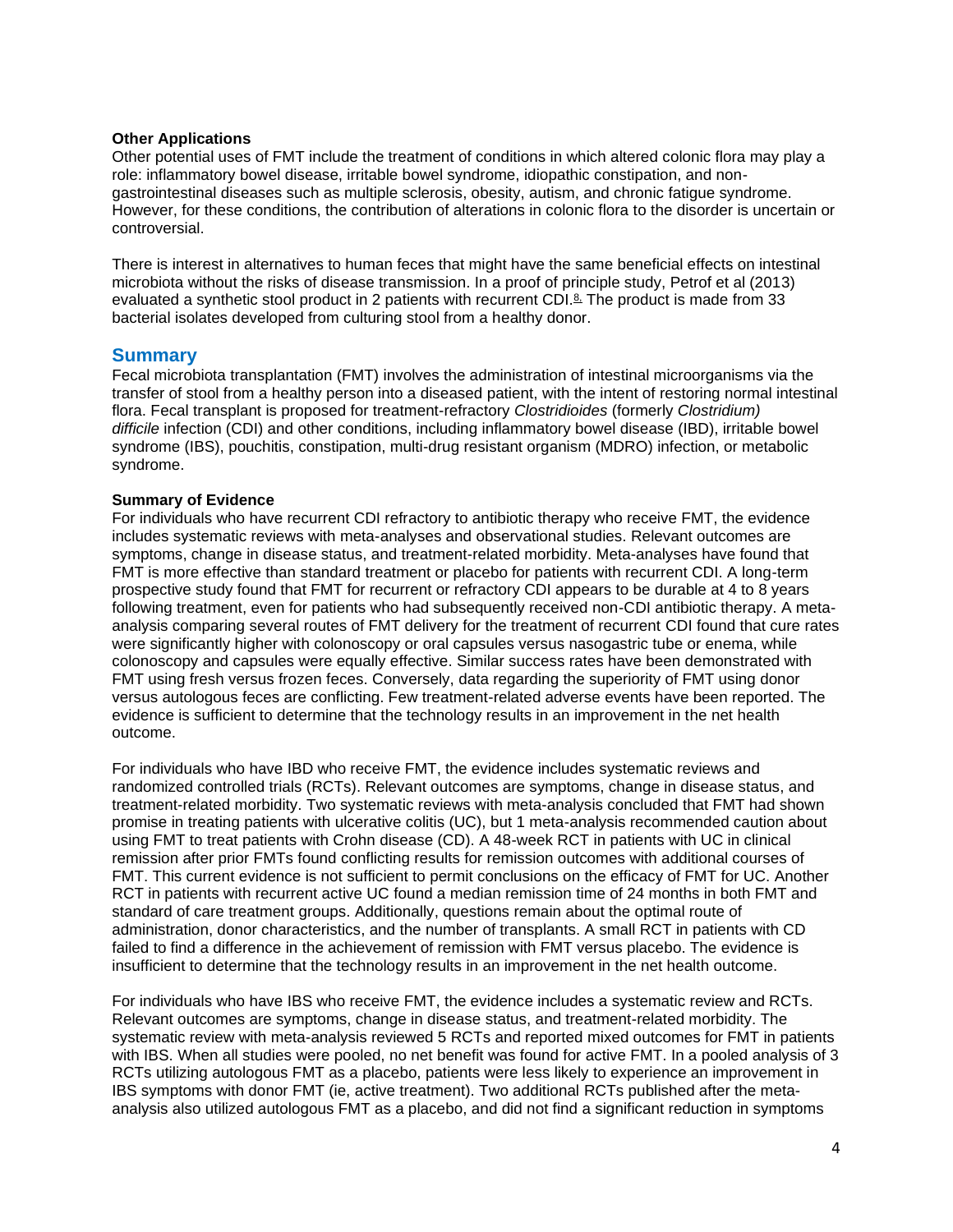of IBS using donor FMT; both trials also found reduced durability of response 1 year following donor FMT. An additional placebo-controlled RCT administered FMT via oral capsules and found no improvement in abdominal pain scores, stool frequency, or stool form in a mixed population of patients with IBS. Few treatment-related adverse events have been reported. Data are limited by small study sizes and heterogeneity in utilized outcome measurement scales and definitions of treatment response. The evidence is insufficient to determine that the technology results in an improvement in the net health outcome.

For individuals who have pouchitis, constipation, MDRO infection, or metabolic syndrome who receive FMT, the evidence includes systematic reviews, a RCT, and prospective cohort studies. Relevant outcomes are symptoms, change in disease status, and treatment-related morbidity. Systematic reviews of data from patients who received FMT for constipation, pouchitis, MDRO infections, and metabolic syndrome have all concluded that more data are needed before FMT can be applied in clinical practice for these populations. In a meta-analysis assessing the use of FMT in obese and metabolic syndrome patients, the initial improvements of several metabolic parameters failed to demonstrate sustained durability at 12 weeks after treatment. While cohort studies have demonstrated FMT to be fairly effective in eradicating MDRO colonization, a RCT comparing FMT to no intervention in patients with MDROs failed to demonstrate improved rates of decolonization with treatment. The evidence is insufficient to determine that the technology results in an improvement in the net health outcome.

### <span id="page-4-2"></span>**Policy History**

| Date    | <b>Action</b>                                                                                                                                                                                                                                                        |
|---------|----------------------------------------------------------------------------------------------------------------------------------------------------------------------------------------------------------------------------------------------------------------------|
| 1/2022  | Annual policy review. Description, summary and references updated. Policy                                                                                                                                                                                            |
|         | statements unchanged.                                                                                                                                                                                                                                                |
| 4/2021  | Annual policy review. First policy statement updated with information from 2017<br>Infectious Diseases Society of America guidelines for C.diff regarding the number of<br>prior C diff infections before fecal microbiota transplantation is considered (ie, "There |
|         | have been at least 2 recurrences that are refractory to standard antibiotic<br>treatment"). Effective 4/1/2021.                                                                                                                                                      |
| 1/2020  | Annual policy review. Description, summary, and references updated. Policy<br>statements unchanged.                                                                                                                                                                  |
| 1/2019  | Annual policy review. Description, summary, and references updated. Policy<br>statements unchanged.                                                                                                                                                                  |
| 1/2018  | Annual policy review. New references added.                                                                                                                                                                                                                          |
| 10/2017 | Clarified coding information.                                                                                                                                                                                                                                        |
| 12/2016 | Annual policy review. New references added.                                                                                                                                                                                                                          |
| 1/2016  | Annual policy review. New references added.                                                                                                                                                                                                                          |
| 6/2015  | Annual policy review. New references added.                                                                                                                                                                                                                          |
| 10/2014 | New policy describing medically necessary and investigational indications. Effective<br>10/1/2014.                                                                                                                                                                   |

# <span id="page-4-0"></span>**Information Pertaining to All Blue Cross Blue Shield Medical Policies**

Click on any of the following terms to access the relevant information: [Medical Policy Terms of Use](http://www.bluecrossma.org/medical-policies/sites/g/files/csphws2091/files/acquiadam-assets/Medical_Policy_Terms_of_Use_prn.pdf) [Managed Care Guidelines](http://www.bluecrossma.org/medical-policies/sites/g/files/csphws2091/files/acquiadam-assets/Managed_Care_Guidelines_prn.pdf) [Indemnity/PPO Guidelines](http://www.bluecrossma.org/medical-policies/sites/g/files/csphws2091/files/acquiadam-assets/Indemnity_and_PPO_Guidelines_prn.pdf) [Clinical Exception Process](http://www.bluecrossma.org/medical-policies/sites/g/files/csphws2091/files/acquiadam-assets/Clinical_Exception_Process_prn.pdf) [Medical Technology Assessment Guidelines](http://www.bluecrossma.org/medical-policies/sites/g/files/csphws2091/files/acquiadam-assets/Medical_Technology_Assessment_Guidelines_prn.pdf)

# <span id="page-4-1"></span>**References**

1. Johnson S, Lavergne V, Skinner AM, et al. Clinical Practice Guideline by the Infectious Diseases Society of America (IDSA) and Society for Healthcare Epidemiology of America (SHEA): 2021 Focused Update Guidelines on Management of Clostridioides difficile Infection in Adults. Clin Infect Dis. Sep 07 2021; 73(5): e1029-e1044. PMID 34164674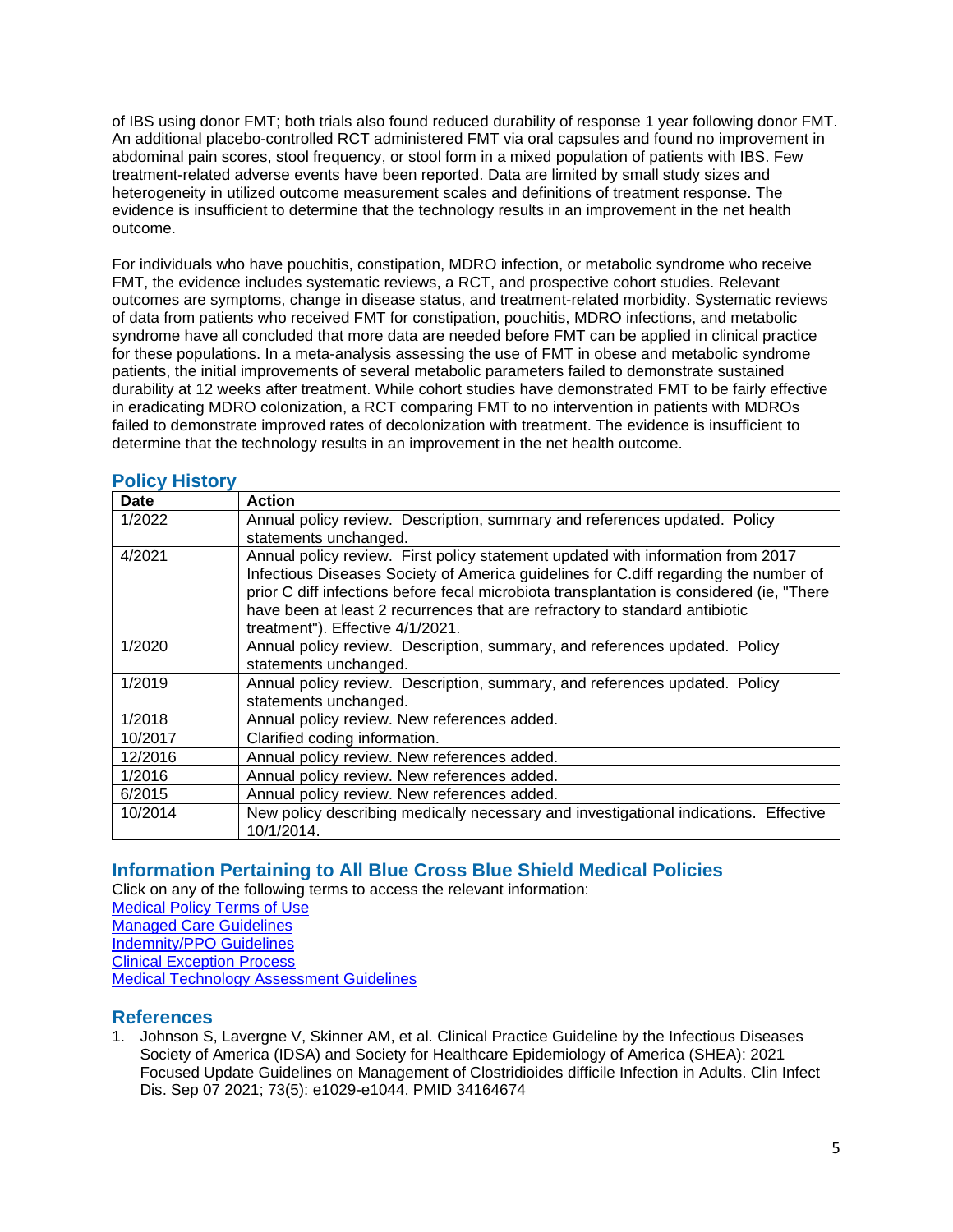- 2. Poylin V, Hawkins AT, Bhama AR, et al. The American Society of Colon and Rectal Surgeons Clinical Practice Guidelines for the Management of Clostridioides difficile Infection. Dis Colon Rectum. Jun 01 2021; 64(6): 650-668. PMID 33769319
- 3. Kelly CR, Fischer M, Allegretti JR, et al. ACG Clinical Guidelines: Prevention, Diagnosis, and Treatment of Clostridioides difficile Infections. Am J Gastroenterol. Jun 01 2021; 116(6): 1124-1147. PMID 34003176
- 4. Food and Drug Administration (FDA). Guidance for Industry: Enforcement Policy Regarding Investigational New Drug Requirements for Use of Fecal Microbiota for Transplantation to Treat Clostridium difficile Infection Not Responsive to Standard Therapies. 2016; https://www.fda.gov/regulatory-information/search-fda-guidance-documents/enforcement-policyregarding-investigational-new-drug-requirements-use-fecal-microbiota-0 Accessed September 28, 2021.
- 5. Food and Drug Administration (FDA). Fecal Microbiota for Transplantation: New Safety Information Regarding Additional Protections for Screening Donors for COVID-19 and Exposure to SARS-CoV-2 and Testing for SARS-CoV-2. 2020; https://www.fda.gov/safety/medical-product-safetyinformation/fecal-microbiota-transplantation-new-safety-information-regarding-additional-protectionsscreening. Accessed September 29, 2021.
- 6. CDC. Antibiotic Resistance Threats in the United States, 2019. Atlanta, GA: U.S. Department of Health and Human Services, CDC; 2019.
- 7. Gough E, Shaikh H, Manges AR. Systematic review of intestinal microbiota transplantation (fecal bacteriotherapy) for recurrent Clostridium difficile infection. Clin Infect Dis. Nov 2011; 53(10): 994- 1002. PMID 22002980
- 8. Petrof EO, Gloor GB, Vanner SJ, et al. Stool substitute transplant therapy for the eradication of Clostridium difficile infection: 'RePOOPulating' the gut. Microbiome. Jan 09 2013; 1(1): 3. PMID 24467987
- 9. Food and Drug Administration (FDA). Fecal Microbiota Transplantation: Safety Communication Risk of Serious Adverse Reactions Due to Transmission of Multi-Drug Resistant Organisms. 2019; https://www.fda.gov/safety/medwatch-safety-alerts-human-medical-products/fecal-microbiotatransplantation-safety-communication-risk-serious-adverse-reactions-due. Accessed October 1, 2021.
- 10. Tariq R, Pardi DS, Bartlett MG, et al. Low Cure Rates in Controlled Trials of Fecal Microbiota Transplantation for Recurrent Clostridium difficile Infection: A Systematic Review and Meta-analysis. Clin Infect Dis. Apr 08 2019; 68(8): 1351-1358. PMID 30957161
- 11. Rokkas T, Gisbert JP, Gasbarrini A, et al. A network meta-analysis of randomized controlled trials exploring the role of fecal microbiota transplantation in recurrent Clostridium difficile infection. United European Gastroenterol J. Oct 2019; 7(8): 1051-1063. PMID 31662862
- 12. McDonald LC, Gerding DN, Johnson S, et al. Clinical Practice Guidelines for Clostridium difficile Infection in Adults and Children: 2017 Update by the Infectious Diseases Society of America (IDSA) and Society for Healthcare Epidemiology of America (SHEA). Clin Infect Dis. Mar 19 2018; 66(7): e1 e48. PMID 29462280
- 13. Khan MY, Dirweesh A, Khurshid T, et al. Comparing fecal microbiota transplantation to standard-ofcare treatment for recurrent Clostridium difficile infection: a systematic review and meta-analysis. Eur J Gastroenterol Hepatol. Nov 2018; 30(11): 1309-1317. PMID 30138161
- 14. Quraishi MN, Widlak M, Bhala N, et al. Systematic review with meta-analysis: the efficacy of faecal microbiota transplantation for the treatment of recurrent and refractory Clostridium difficile infection. Aliment Pharmacol Ther. Sep 2017; 46(5): 479-493. PMID 28707337
- 15. Guo B, Harstall C, Louie T, et al. Systematic review: faecal transplantation for the treatment of Clostridium difficile-associated disease. Aliment Pharmacol Ther. Apr 2012; 35(8): 865-75. PMID 22360412
- 16. Sofi AA, Silverman AL, Khuder S, et al. Relationship of symptom duration and fecal bacteriotherapy in Clostridium difficile infection-pooled data analysis and a systematic review. Scand J Gastroenterol. Mar 2013; 48(3): 266-73. PMID 23163886
- 17. Chapman BC, Moore HB, Overbey DM, et al. Fecal microbiota transplant in patients with Clostridium difficile infection: A systematic review. J Trauma Acute Care Surg. Oct 2016; 81(4): 756-64. PMID 27648772
- 18. Drekonja D, Reich J, Gezahegn S, et al. Fecal Microbiota Transplantation for Clostridium difficile Infection: A Systematic Review. Ann Intern Med. May 05 2015; 162(9): 630-8. PMID 25938992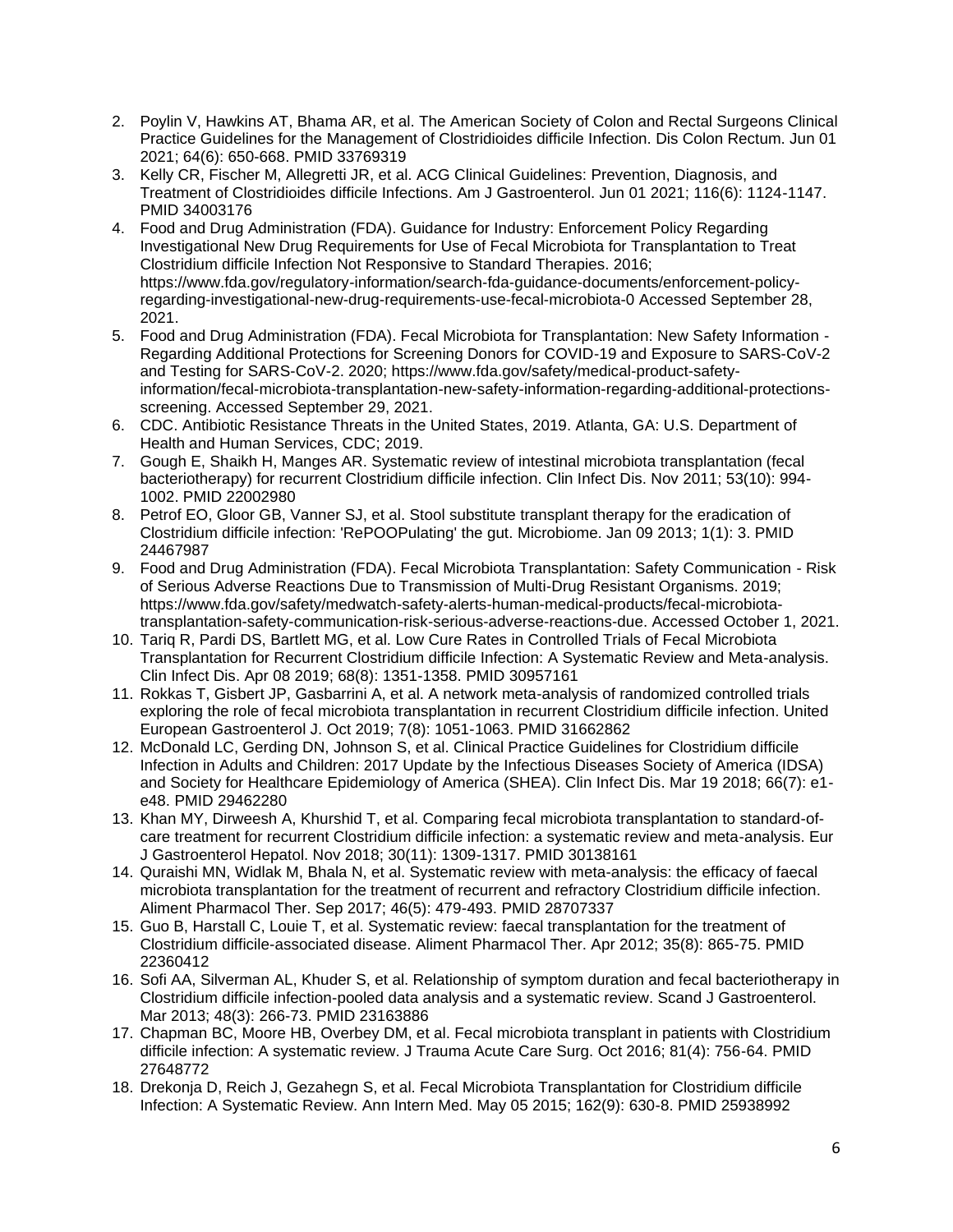- 19. Mamo Y, Woodworth MH, Wang T, et al. Durability and Long-term Clinical Outcomes of Fecal Microbiota Transplant Treatment in Patients With Recurrent Clostridium difficile Infection. Clin Infect Dis. May 17 2018; 66(11): 1705-1711. PMID 29272401
- 20. Meighani A, Alimirah M, Ramesh M, et al. Fecal Microbiota Transplantation for Clostridioides Difficile Infection in Patients with Chronic Liver Disease. Int J Hepatol. 2020; 2020: 1874570. PMID 32047670
- 21. Aldrich AM, Argo T, Koehler TJ, et al. Analysis of Treatment Outcomes for Recurrent Clostridium difficile Infections and Fecal Microbiota Transplantation in a Pediatric Hospital. Pediatr Infect Dis J. Jan 2019; 38(1): 32-36. PMID 29601446
- 22. Du C, Luo Y, Walsh S, et al. Oral Fecal Microbiota Transplant Capsules Are Safe and Effective for Recurrent Clostridioides difficile Infection: A Systematic Review and Meta-Analysis. J Clin Gastroenterol. Apr 01 2021; 55(4): 300-308. PMID 33471490
- 23. Ramai D, Zakhia K, Fields PJ, et al. Fecal Microbiota Transplantation (FMT) with Colonoscopy Is Superior to Enema and Nasogastric Tube While Comparable to Capsule for the Treatment of Recurrent Clostridioides difficile Infection: A Systematic Review and Meta-Analysis. Dig Dis Sci. Feb 2021; 66(2): 369-380. PMID 32166622
- 24. Youngster I, Sauk J, Pindar C, et al. Fecal microbiota transplant for relapsing Clostridium difficile infection using a frozen inoculum from unrelated donors: a randomized, open-label, controlled pilot study. Clin Infect Dis. Jun 2014; 58(11): 1515-22. PMID 24762631
- 25. Lee CH, Steiner T, Petrof EO, et al. Frozen vs Fresh Fecal Microbiota Transplantation and Clinical Resolution of Diarrhea in Patients With Recurrent Clostridium difficile Infection: A Randomized Clinical Trial. JAMA. Jan 12 2016; 315(2): 142-9. PMID 26757463
- 26. Lee CH, Chai J, Hammond K, et al. Long-term durability and safety of fecal microbiota transplantation for recurrent or refractory Clostridioides difficile infection with or without antibiotic exposure. Eur J Clin Microbiol Infect Dis. Sep 2019; 38(9): 1731-1735. PMID 31165961
- 27. Rubin DT, Ananthakrishnan AN, Siegel CA, et al. ACG Clinical Guideline: Ulcerative Colitis in Adults. Am J Gastroenterol. Mar 2019; 114(3): 384-413. PMID 30840605
- 28. Lichtenstein GR, Loftus EV, Isaacs KL, et al. ACG Clinical Guideline: Management of Crohn's Disease in Adults. Am J Gastroenterol. Apr 2018; 113(4): 481-517. PMID 29610508
- 29. Feuerstein JD, Ho EY, Shmidt E, et al. AGA Clinical Practice Guidelines on the Medical Management of Moderate to Severe Luminal and Perianal Fistulizing Crohn's Disease. Gastroenterology. Jun 2021; 160(7): 2496-2508. PMID 34051983
- 30. Zhou HY, Guo B, Lufumpa E, et al. Comparative of the Effectiveness and Safety of Biological Agents, Tofacitinib, and Fecal Microbiota Transplantation in Ulcerative Colitis: Systematic Review and Network Meta-Analysis. Immunol Invest. May 2021; 50(4): 323-337. PMID 32009472
- 31. Paramsothy S, Paramsothy R, Rubin DT, et al. Faecal Microbiota Transplantation for Inflammatory Bowel Disease: A Systematic Review and Meta-analysis. J Crohns Colitis. Oct 01 2017; 11(10): 1180-1199. PMID 28486648
- 32. Sha S, Liang J, Chen M, et al. Systematic review: faecal microbiota transplantation therapy for digestive and nondigestive disorders in adults and children. Aliment Pharmacol Ther. May 2014; 39(10): 1003-32. PMID 24641570
- 33. Crothers JW, Chu ND, Nguyen LTT, et al. Daily, oral FMT for long-term maintenance therapy in ulcerative colitis: results of a single-center, prospective, randomized pilot study. BMC Gastroenterol. Jul 08 2021; 21(1): 281. PMID 34238227
- 34. Fang H, Fu L, Li X, et al. Long-term efficacy and safety of monotherapy with a single fresh fecal microbiota transplant for recurrent active ulcerative colitis: a prospective randomized pilot study. Microb Cell Fact. Jan 19 2021; 20(1): 18. PMID 33468164
- 35. Sokol H, Landman C, Seksik P, et al. Fecal microbiota transplantation to maintain remission in Crohn's disease: a pilot randomized controlled study. Microbiome. Feb 03 2020; 8(1): 12. PMID 32014035
- 36. Sood A, Mahajan R, Singh A, et al. Role of Faecal Microbiota Transplantation for Maintenance of Remission in Patients With Ulcerative Colitis: A Pilot Study. J Crohns Colitis. Sep 27 2019; 13(10): 1311-1317. PMID 30873549
- 37. Li Q, Ding X, Liu K, et al. Fecal Microbiota Transplantation for Ulcerative Colitis: The Optimum Timing and Gut Microbiota as Predictors for Long-Term Clinical Outcomes. Clin Transl Gastroenterol. Aug 2020; 11(8): e00224. PMID 32955197